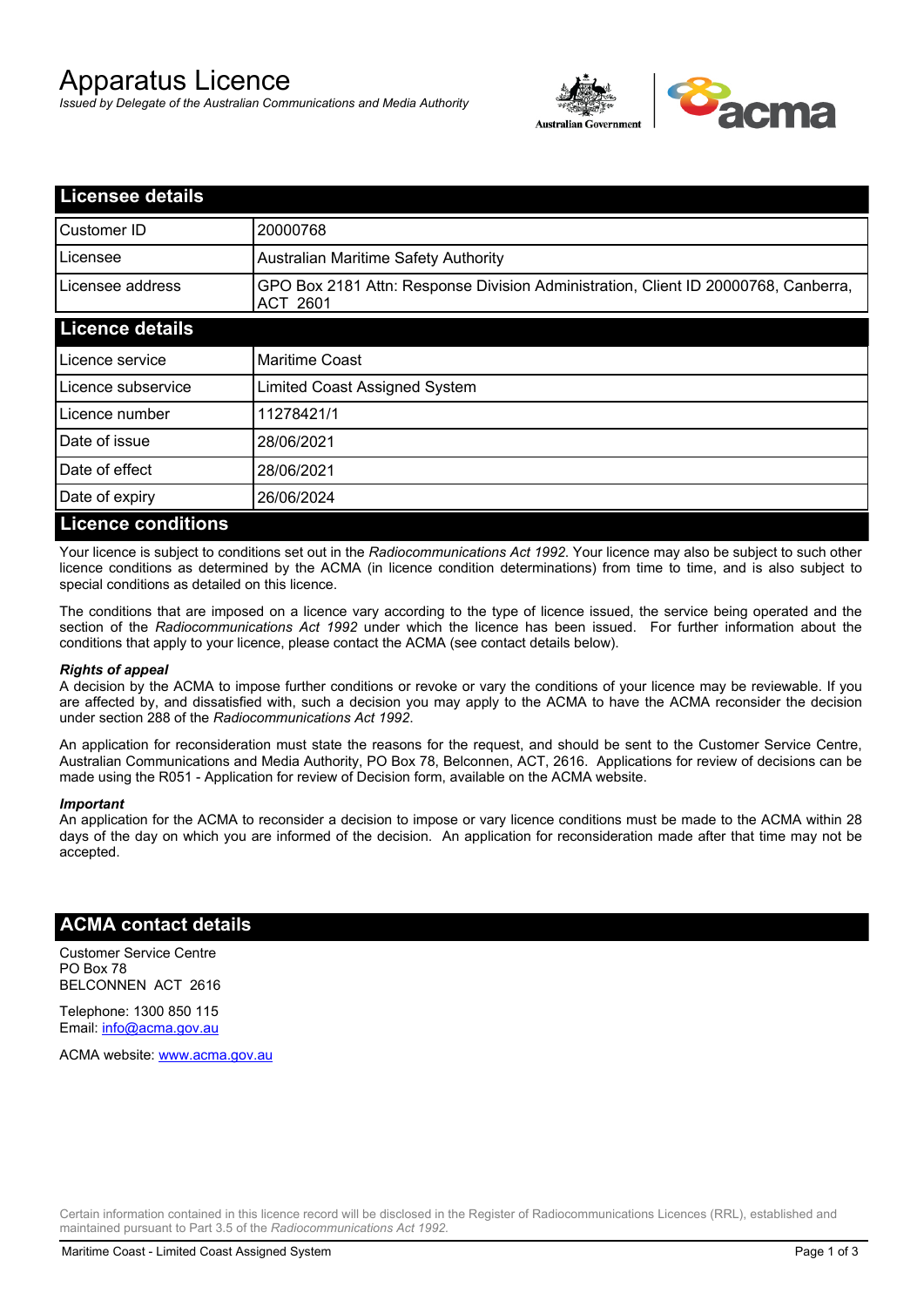# **Advisory Notes applying to licence no.: 11278421/1**

Conditions applicable to the operation of Limited Coast Assigned System authorised under this licence can be found in the Radiocommunications Licence Conditions (Apparatus Licence) Determination and the Radiocommunications Licence Conditions (Maritime Coast Licence) Determination. Copies of these determinations are available from the ACMA and from the ACMA home page (www.acma.gov.au).